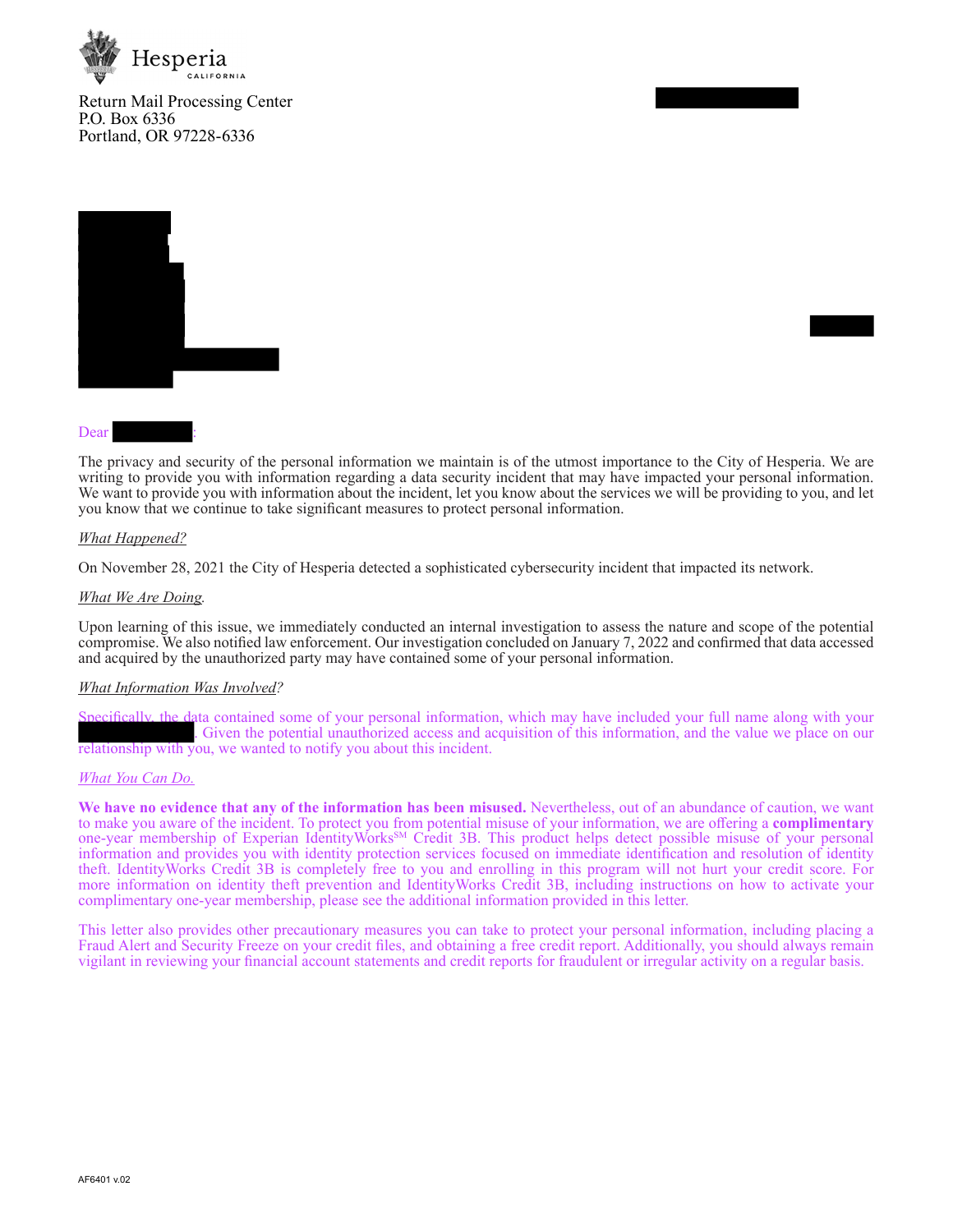## *For More Information.*

Please accept our apologies that this incident occurred. We remain fully committed to maintaining the privacy of personal information in our possession and have taken many precautions to safeguard it. We continually evaluate and modify our practices to enhance the security and privacy of personal information.

|                   | If you have any <u>further questions regarding this incident, please</u> call our toll-free response line | . This response |
|-------------------|-----------------------------------------------------------------------------------------------------------|-----------------|
| line is available |                                                                                                           |                 |
|                   |                                                                                                           |                 |



City of Hesperia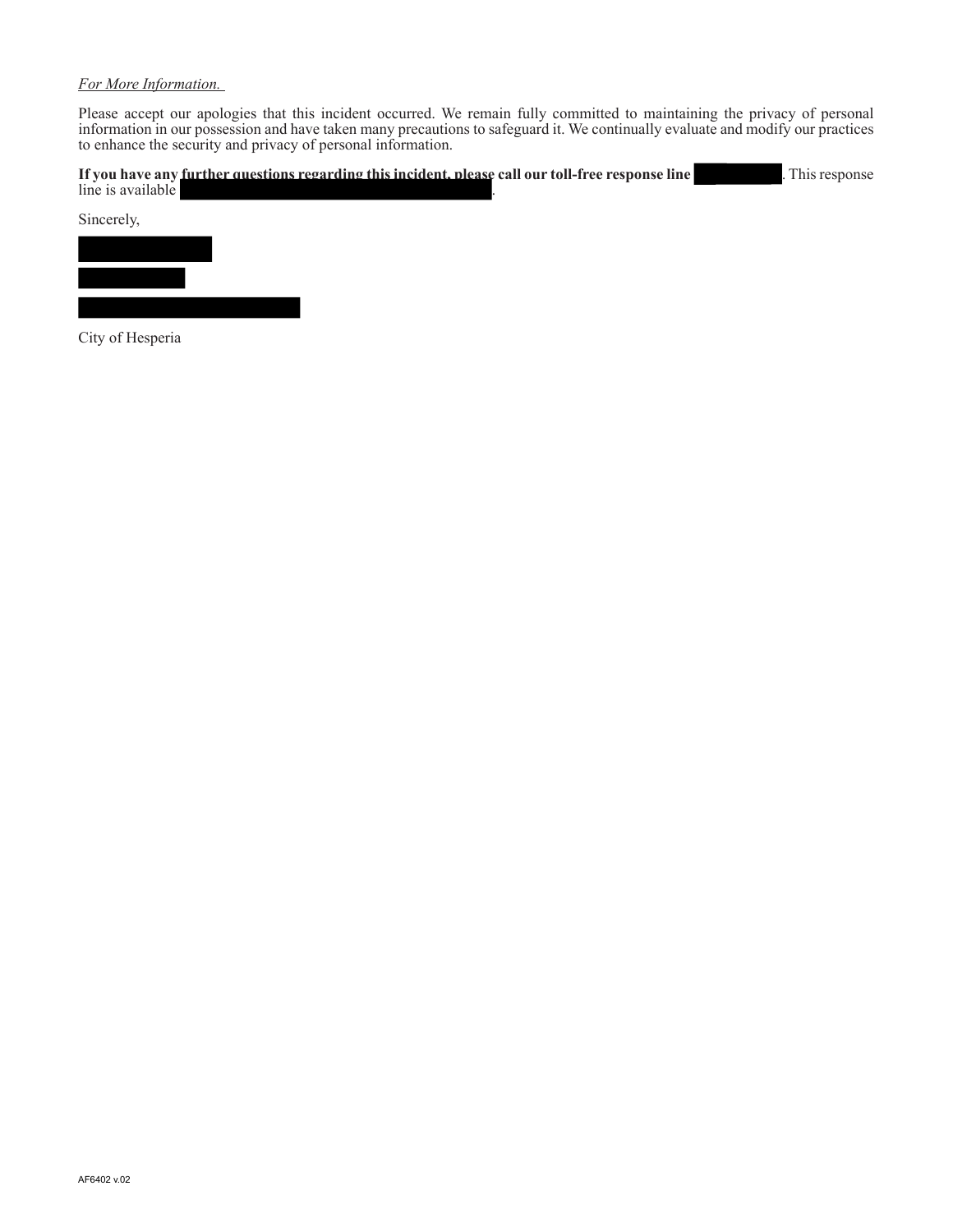## **– OTHER IMPORTANT INFORMATION –**

# **1. Enrolling in Complimentary 12-Month Credit Monitoring.**

To help protect your identity, we are offering a **complimentary** one-year membership of Experian IdentityWorks<sup>SM</sup> Credit 3B. This product helps detect possible misuse of your personal information and provides you with superior identity protection support focused on immediate identification and resolution of identity theft.

# **Activate IdentityWorks Credit 3B Now in Three Easy Steps**

- **1.** ENROLL by: (Your code will not work after this date<br>2. VISIT the **Experian Identity Works website** to enroll:
- **2.** VISIT the **Experian IdentityWorks w**<br>**3.** PROVIDE the **Activation Code**:
- **3.** PROVIDE the **Activation Code**:

If you have questions about the product, need assistance with identity restoration or would like an alternative to enrolling in Experian Identity Works online, please contact Experian's customer care team at . Be prepared in Experian IdentityWorks online, please contact Experian's customer care team at engagement number as proof of eligibility for the identity restoration services by Experian.

# **ADDITIONAL DETAILS REGARDING YOUR 12-MONTH EXPERIAN IDENTITYWORKS CREDIT 3B MEMBERSHIP:**

A credit card is **not** required for enrollment in Experian IdentityWorks Credit 3B.

You can contact Experian **immediately without needing to enroll in the product** regarding any fraud issues. Identity Restoration specialists are available to help you address credit and non-credit related fraud.

Once you enroll in Experian IdentityWorks, you will have access to the following additional features:

- **Experian credit report at signup:** See what information is associated with your credit file. Daily credit reports are available for online members only.\*
- **Credit Monitoring:** Actively monitors Experian, Equifax and TransUnion files for indicators of fraud.
- **Experian IdentityWorks ExtendCARE<sup>TM</sup>**: You receive the same high level of Identity Restoration support even after your Experian IdentityWorks membership has expired.
- **\$1 Million Identity Theft Insurance\*:** Provides coverage for certain costs and unauthorized electronic fund transfers.

### **Activate your membership today at** https://www.experianidworks.com/3bcredit **or call 877-288-8057 to register with the activation code above.**

**What you can do to protect your information:** There are additional actions you can consider taking to reduce the chances of identity theft or fraud on your account(s). Please refer to www.ExperianIDWorks.com/restoration for this information. If you have any questions about IdentityWorks, need help understanding something on your credit report or suspect that an item on your credit report may be fraudulent, please contact Experian's customer care team at 877-288-8057.

# **2. Placing a Fraud Alert on Your Credit File.**

Whether or not you choose to use the complimentary credit monitoring services, we recommend that you place an initial 1-year "fraud alert" on your credit files, at no charge. A fraud alert tells creditors to contact you personally before they open any new accounts. To place a fraud alert, call any one of the three major credit bureaus at the numbers listed below. As soon as one credit bureau confirms your fraud alert, they will notify the others.

*Equifax* P.O. Box 105788 Atlanta, GA 30348 https://www.equifax.com/personal/ credit-report-services/credit-fraud-alerts/ (800) 525-6285

*Experian*  P.O. Box 9554 Allen, TX 75013 https://www.experian.com/fraud/ center.html (888) 397-3742

*TransUnion LLC* P.O. Box 6790 Fullerton, PA 92834-6790 https://www.transunion.com/ fraud-alerts (800) 680-7289

# **3. Placing a Security Freeze on Your Credit File.**

If you are very concerned about becoming a victim of fraud or identity theft, you may request a "security freeze" be placed on your credit file, at no charge. A security freeze prohibits, with certain specific exceptions, the consumer reporting agencies from releasing your credit report or any information from it without your express authorization. You may place a security freeze on your credit report by sending a request in writing or by mail, to all three nationwide credit reporting companies. To find out more about how to place a security freeze, you can use the following contact information:

<sup>\*</sup> Offline members will be eligible to call for additional reports quarterly after enrolling

<sup>\*\*</sup> Identity theft insurance is underwritten by insurance company subsidiaries or affiliates of American International Group, Inc. (AIG). The description herein is a summary and intended for informational purposes only and does not include all terms, conditions and exclusions of the policies described. Please refer to the actual policies for terms, conditions, and exclusions of coverage. Coverage may not be available in all jurisdictions.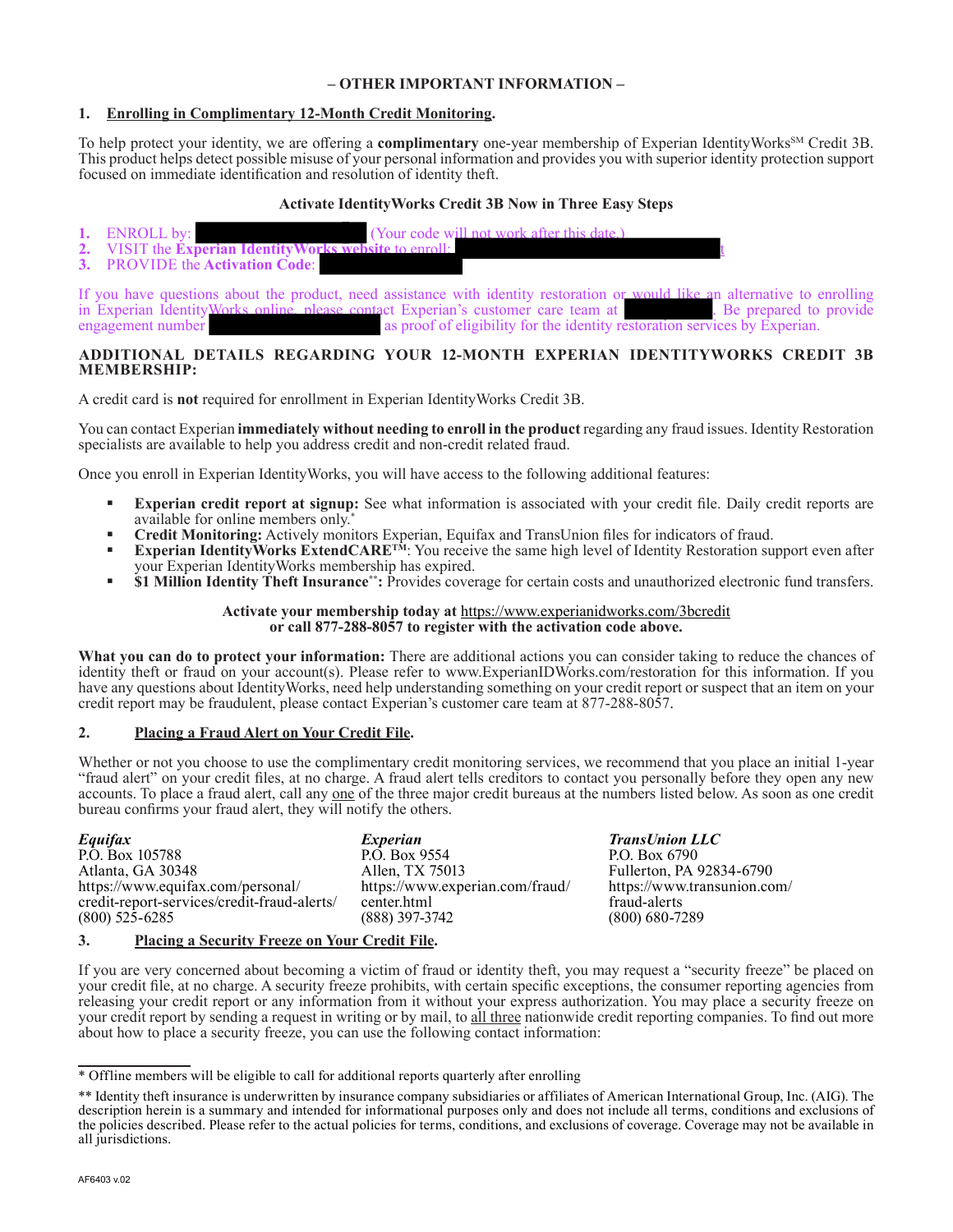*Equifax Security Freeze* P.O. Box 105788 Atlanta, GA 30348 https://www.equifax.com/personal/ credit-report-services/credit-freeze/ (800) 349-9960

*Experian Security Freeze* P.O. Box 9554 Allen, TX 75013 http://experian.com/freeze (888) 397-3742

*TransUnion Security Freeze* P.O. Box 2000 Chester, PA 19016 http://www.transunion.com/securityfreeze (888) 909-8872

In order to place the security freeze, you'll need to supply your name, address, date of birth, Social Security number and other personal information. After receiving your freeze request, each credit monitoring company will send you a confirmation letter containing a unique PIN (personal identification number) or password. Keep the PIN or password in a safe place. You will need it if you choose to lift the freeze.

If you do place a security freeze *prior* to enrolling in the credit monitoring service as described above, you will need to remove the freeze in order to sign up for the credit monitoring service. After you sign up for the credit monitoring service, you may refreeze your credit file.

## **4. Obtaining a Free Credit Report.**

Under federal law, you are entitled to one free credit report every 12 months from each of the above three major nationwide credit reporting companies. Call **1-877-322-8228** or request your free credit reports online at **www.annualcreditreport.com**. Once you receive your credit reports, review them for discrepancies. Identify any accounts you did not open or inquiries from creditors that you did not authorize. Verify all information is correct. If you have questions or notice incorrect information, contact the credit reporting company.

### **5. Additional Helpful Resources.**

Even if you do not find any suspicious activity on your initial credit reports, the Federal Trade Commission (FTC) recommends that you check your credit reports periodically. Checking your credit report periodically can help you spot problems and address them quickly.

If you find suspicious activity on your credit reports or have reason to believe your information is being misused, call your local law enforcement agency and file a police report. Be sure to obtain a copy of the police report, as many creditors will want the information it contains to absolve you of the fraudulent debts. You may also file a complaint with the FTC by contacting them on the web at www.ftc.gov/idtheft, by phone at 1-877-IDTHEFT (1-877-438-4338), or by mail at Federal Trade Commission, Consumer Response Center, 600 Pennsylvania Avenue, NW, Washington, DC 20580. Your complaint will be added to the FTC's Identity Theft Data Clearinghouse, where it will be accessible to law enforcement for their investigations. In addition, you may obtain information from the FTC about fraud alerts and security freezes.

If this notice letter states that your financial account information and/or credit or debit card information was impacted, we recommend that you contact your financial institution to inquire about steps to take to protect your account, including whether you should close your account or obtain a new account number.

If your personal information has been used to file a false tax return, to open an account or to attempt to open an account in your name or to commit fraud or other crimes against you, you may file a police report in the city in which you currently reside.

**North Carolina Residents:** You may obtain information about preventing identity theft from the North Carolina Attorney General's Office: Office of the Attorney General of North Carolina, Consumer Protection Division, 9001 Mail Service Center, Raleigh, NC 27699-9001, www.ncdoj.gov/, Telephone: 877-566-7226.

**Oregon Residents:** You may obtain information about preventing identity theft from the Oregon Attorney General's Office: Oregon Department of Justice, 1162 Court Street NE, Salem, OR 97301-4096, www.doj.state.or.us/, Telephone: 877-877-9392

**New Mexico Residents:** You have rights under the federal Fair Credit Reporting Act (FCRA). These include, among others, the right to know what is in your file; to dispute incomplete or inaccurate information; and to have consumer reporting agencies correct or delete inaccurate, incomplete, or unverifiable information. For more information about the FCRA, please visit www.consumer.ftc.gov/articles/pdf-0096-fair-credit-reporting-act.pdf or www.ftc.gov.

### *In Addition, New Mexico Consumers Have the Right to Obtain a Security Freeze or Submit a Declaration of Removal*

As noted above, you may obtain a security freeze on your credit report to protect your privacy and ensure that credit is not granted in your name without your knowledge. You may submit a declaration of removal to remove information placed in your credit report as a result of being a victim of identity theft. You have a right to place a security freeze on your credit report or submit a declaration of removal pursuant to the Fair Credit Reporting and Identity Security Act.

The security freeze is designed to prevent credit, loans, and services from being approved in your name without your consent. When you place a security freeze on your credit report, you will be provided with a personal identification number, password, or similar device to use if you choose to remove the freeze on your credit report or to temporarily authorize the release of your credit report to a specific party or parties or for a specific period of time after the freeze is in place. To remove the freeze or to provide authorization for the temporary release of your credit report, you must contact the consumer reporting agency and provide all of the following: